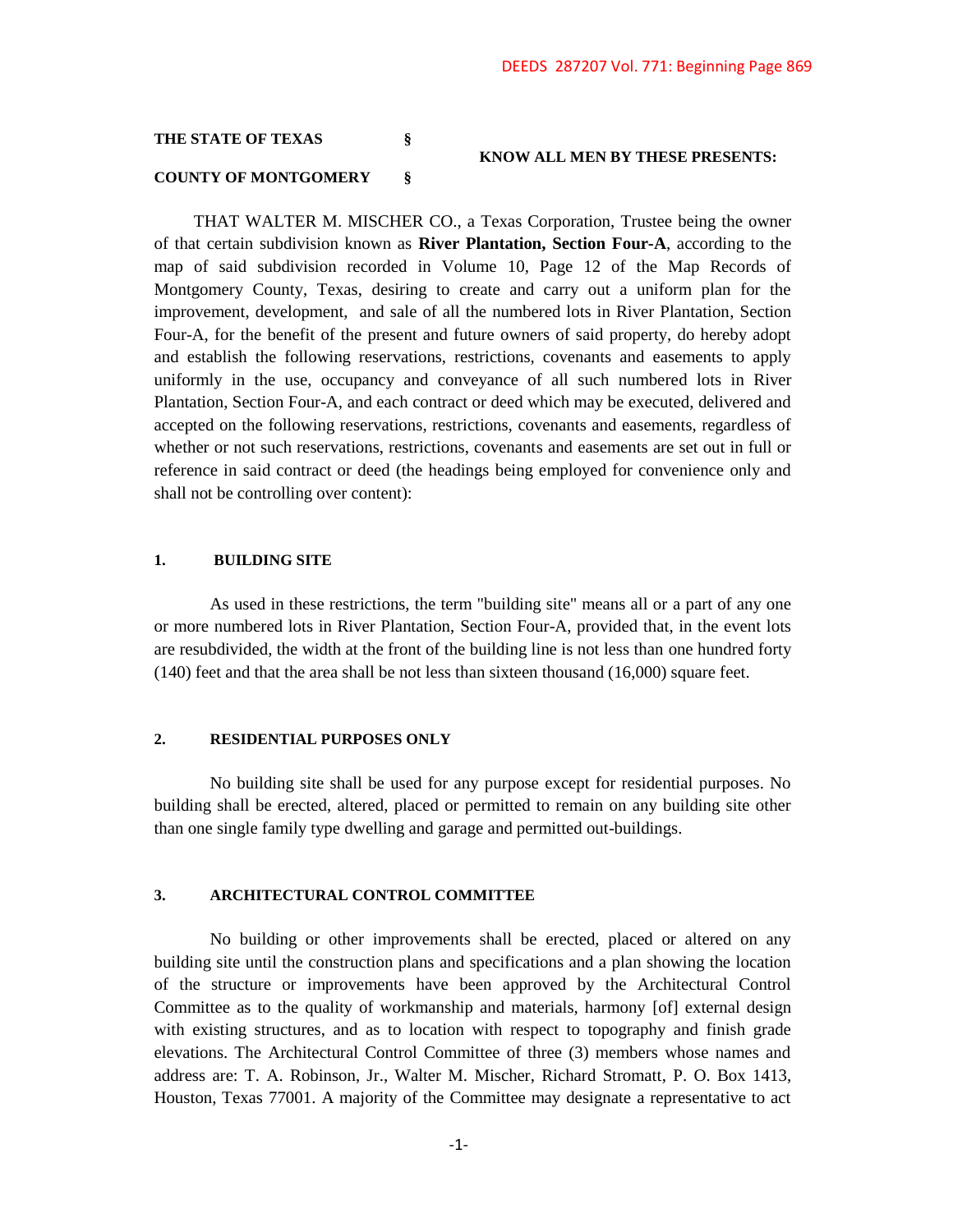for it. In the event of death or resignation of any member of the Committee, the remaining members shall have full authority to designate a successor. Neither the members of the Committee nor its designated representative shall be entitled to any compensation for services performed pursuant to this covenant. The Committee's approval or disapproval within thirty (30) days after plans and specifications have been submitted to it, or in any event, if no suit to enjoin the construction has been commenced prior to the conclusion of the improvements, approval will not be required and the related covenants shall be deemed to have been fully satisfied.

### **4. MINIMUM SIZE OF DWELLINGS**

No residence shall exceed two (2) stories in height. The minimum living area per dwelling shall be as follows:

One (1) story, 2,800 square feet; ground floor, one and one-half (1-1/2) story, 1,800 square feet and minimum total area of 3,000 square feet; two (2) story, 3,000 square feet.

# **5. BUILDING LINES**

No building shall be located on any building site nearer to the front lot line than the minimum building setback lines shown on the recorded plat. In any event, no building shall be located on any building site nearer than twenty-five (25) feet to the front lot line or nearer than ten (10) percent of the lot width (measured at the front building setback line, shown on the recorded plat), to the side (interior) lot line, except that detached garages (or carports) located sixty (60) feet or more from the front line may be located three (3) feet from the side interior lot line.

All lots in Section Four-A are Golf Course lots. On Golf Course lots, no dwellings, garages or other structure shall be located nearer than twenty-five (25) feet to the lot line or lines abutting the Golf Course, nor shall any fence be constructed nearer to the Golf Course than the rear wall line of the Main Dwelling structure, except for approved decorative fences not to exceed three (3) feet in height.

### **6. FACING OF GARAGES**

No garage (or carport) shall face and open to the street at less than a ninety (90) degree angle unless the door is located sixty (60) feet or more from the front lot line, nor shall any garage door on any lot open at less than a ninety (90) degree angle to the lot line abutting the Golf Course unless the garage is an integral part of the main residential structure and the garage door is located in the rear or side wall of the main structure.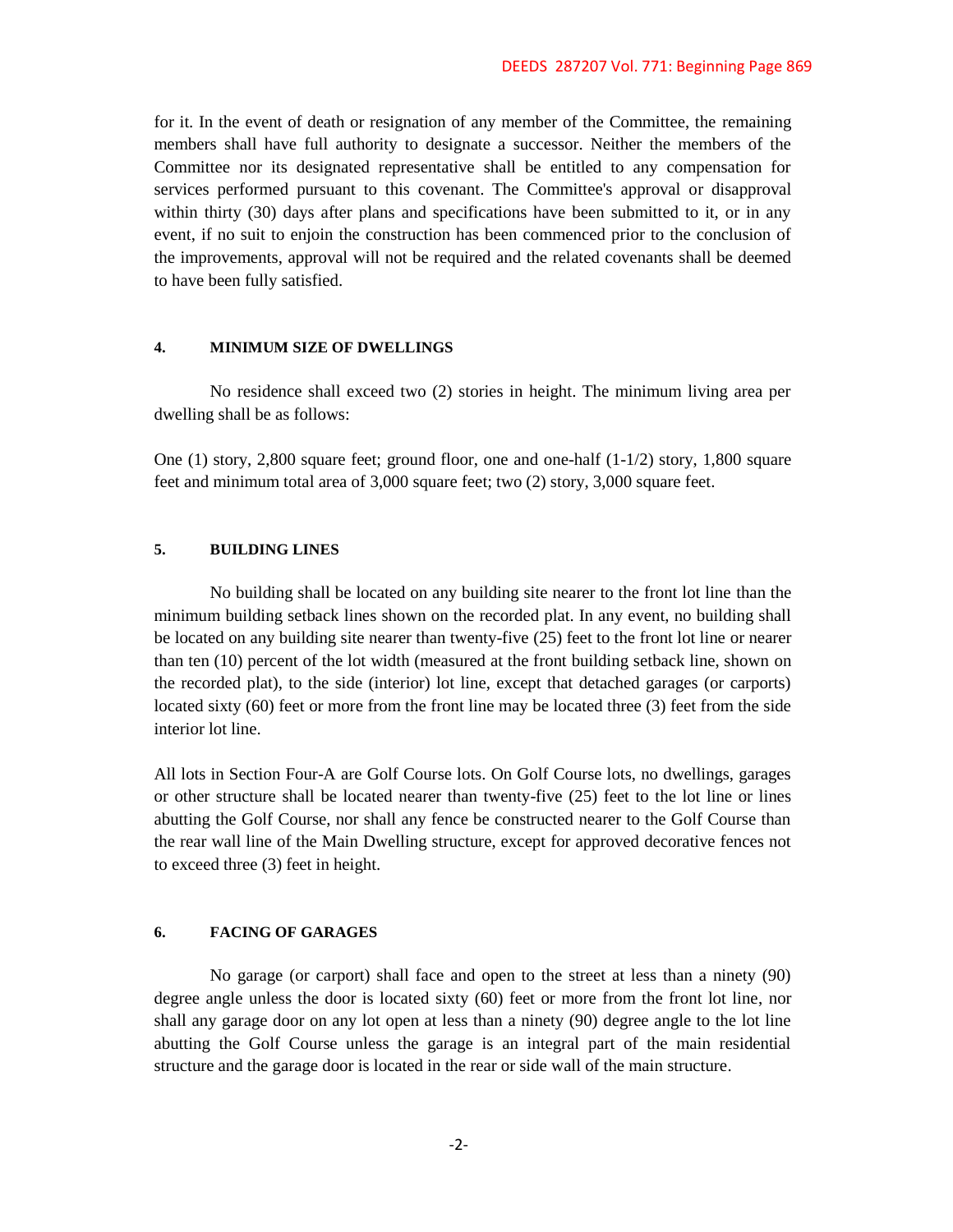#### **7. EASEMENTS**

Easements for installation and maintenance of utilities are reserved as shown and provided for on the recorded plat.

# **8. NUISANCES PROHIBITED**

No noxious or offensive activity shall be permitted upon any building site, nor shall anything be done thereon which may be or become an annoyance or nuisance to the neighborhood.

# **9. TEMPORARY STRUCTURES PROHIBITED**

A structure of a temporary character, trailer, basement, tent, shack, garage, barn or other out-building shall not be used on any building site at any time as a residence either temporarily or permanently.

# **10. SIGNS**

No signs of any kind shall be displayed to the public view on any building site except such signs as shall have been approved by the Architectural Control Committee.

#### **11. NO MINING OPERATIONS**

No oil drilling, oil development operations, oil refining, quarrying or mining operations of any kind shall be permitted upon any building site, nor shall any wells, tanks, tunnels, mineral excavations or shafts be permitted upon any building site. No derrick or other structure designed for use in boring for oil, or natural gas, shall be erected, maintained or permitted on any building site.

# **12. LIVESTOCK**

No animals, livestock or poultry of any kind shall be raised, bred or kept on any building site, except that dogs, cats, or other household pets may be kept if they are not kept or maintained for any commercial purposes.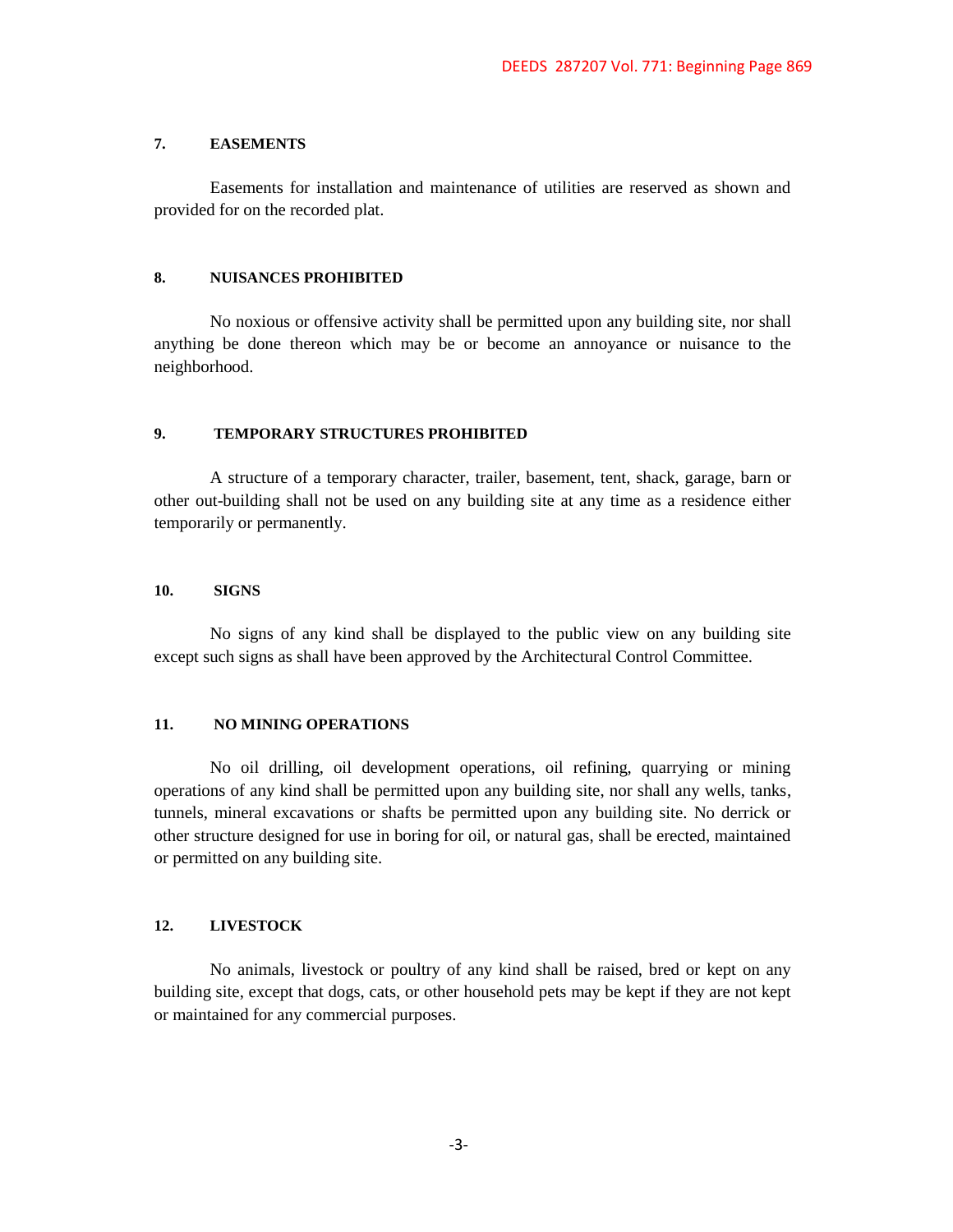# **13. YARD APPEARANCE**

All lots shall be kept at all times in a sanitary, healthful and attractive condition, and the owner or occupant of all lots shall keep all weeds and grass thereon cut and shall in no event use any lot for storage of material and equipment except for normal residential requirements, incidental to construction of improvements thereon as herein permitted or permit the accumulation of garbage, trash or rubbish of any kind thereon, and shall not burn any garbage, trash or rubbish. All clothes lines, yard equipment, wood-piles or storage piles shall be kept screened by a service yard, drying yard or other similar facility as herein otherwise provided, so as to conceal them from view of neighboring lots, streets or other property. No chain-link fences shall be erected on any properties in River Plantation, Section Four-A.

#### **14. CONSTRUCTION STANDARDS**

All construction must meet the requirements and specifications as established by the Architectural Control Committee.

### **15. MAINTENANCE OF VACANT LOTS**

Grass, vegetation and weeds on each lot shall be cut as often as may be necessary in order to maintain the same in a neat and attractive appearance. If the owner of any lot fails to do so, the River Plantation Community Improvement Association may have the same cut, and the owner shall be obligated to pay the cost of such work. Likewise, all drainage ditches shall be maintained in the same manner and shall be unobstructed at all times. Any bridge or culvert on any lot must be approved by the Architectural Control Committee as to design, capacity and width.

#### **16. FIREARMS**

The use or discharge of pistols, rifles, shot guns, or other firearms is expressly prohibited on any part of the property.

# **17. PERIOD OF RESTRICTIONS**

These reservations, restrictions, covenants and easements are to run with the land and shall be binding on all parties and all persons for a period of fifty (50) years from the date this instrument is first recorded, after which time said reservations, restrictions, covenants and easements shall be automatically extended for successive periods of ten (10) years each unless an instrument signed by a majority of the then owners of the building sites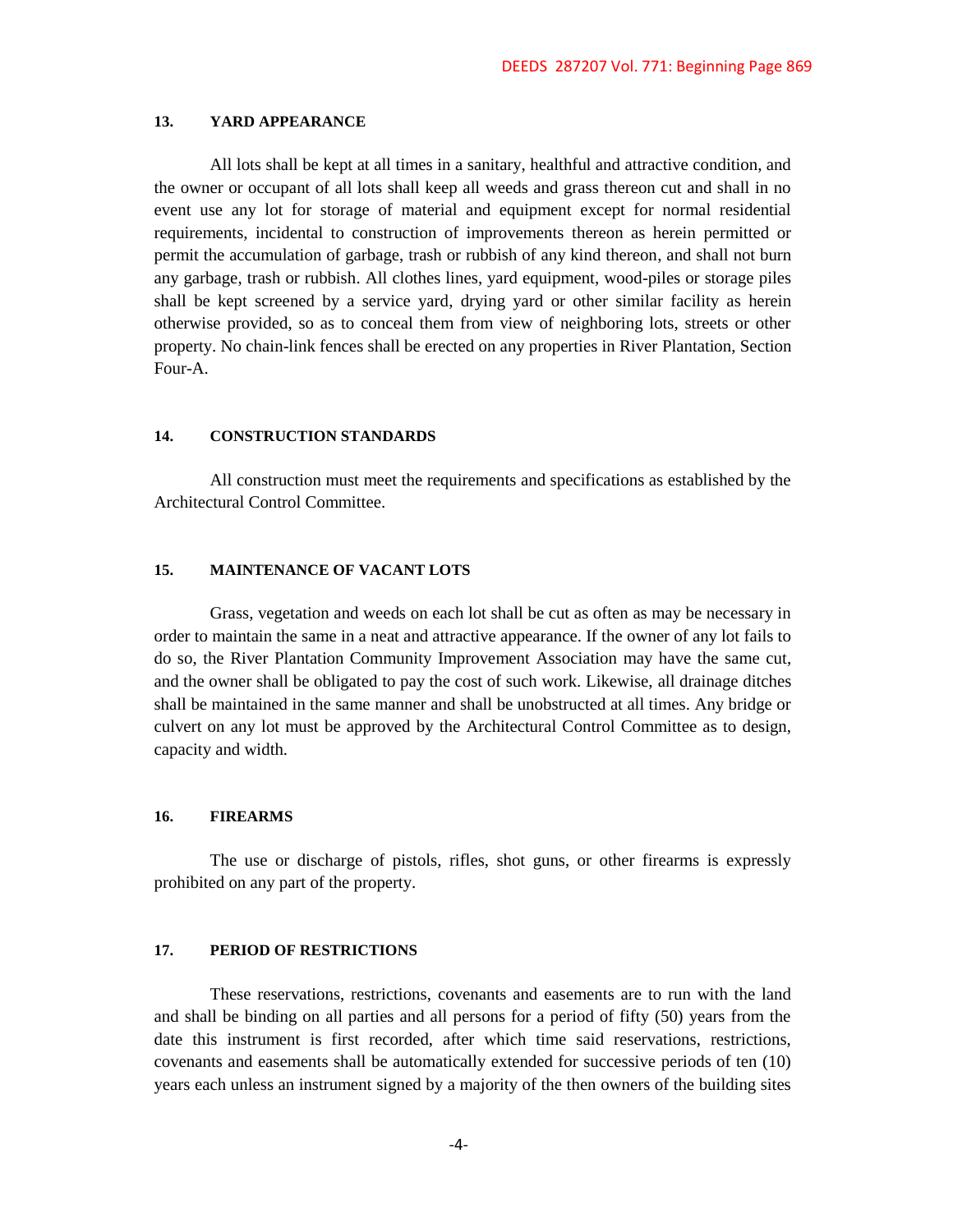has been recorded agreeing to change, amend or cancel said reservations, restrictions, covenants and easements in whole or in part.

## **18. ENFORCEABILITY**

The covenants, reservations, easements and restrictions set out herein are for the benefit of any owner of a lot or lots in River Plantation, Section Four-A, and his heirs, executors, administrators and assigns, and the River Plantation Community Improvement Association. Accordingly, all of the covenants, reservations, easements and restrictions contained herein shall be construed to be covenants running with the land, enforceable at law or in equity, by any one or more of said parties.

# **19. PARTIAL INVALIDITY**

Invalidation of any one or more of these reservations, restrictions, covenants and easements by judgment or court order shall in no wise affect any of the other provisions which shall remain in full force and effect.

#### **20. RIGHTS OF MORTGAGEES**

Any violation of any of the easements, restrictions, reservations or covenants contained herein shall not have the effect of impairing or affecting the rights of any mortgagee or trustee under any mortgage or deed of trust outstanding against any building site at the time that the easement, restrictions, reservation or covenant may be violated.

## **21. PERMANENT MAINTENANCE FUND**

Each building site shall be subject to an annual Maintenance Charge at a rate not to exceed \$5.00 per lot per month, but not to exceed \$60.00 per year, for the purpose of creating a fund to be known as "Maintenance Fund", which said charge shall be payable by each building site owner to River Plantation Community Improvement Association annually in advance each year, commencing July 1, 1972. To secure payment of such Maintenance Charge, a vendor's lien shall be retained against the building sites, premises and improvements thereon in favor [of] River Plantation Community Improvement Association, its successors and assigns, and each deed conveying a building site shall contain appropriate recitations imposing the Maintenance Charge and creating the vendor's lien. Such Maintenance Charge may be adjusted from year to year by River Plantation Community Improvement Association as the needs of the property may in its judgment require, but in no event shall such charge be raised above \$5.00 per month, or \$60.00 per year. River Plantation Community Improvement Association shall apply the total fund arising from such charge so far as the same may be sufficient, toward the payment of expenses, incurred for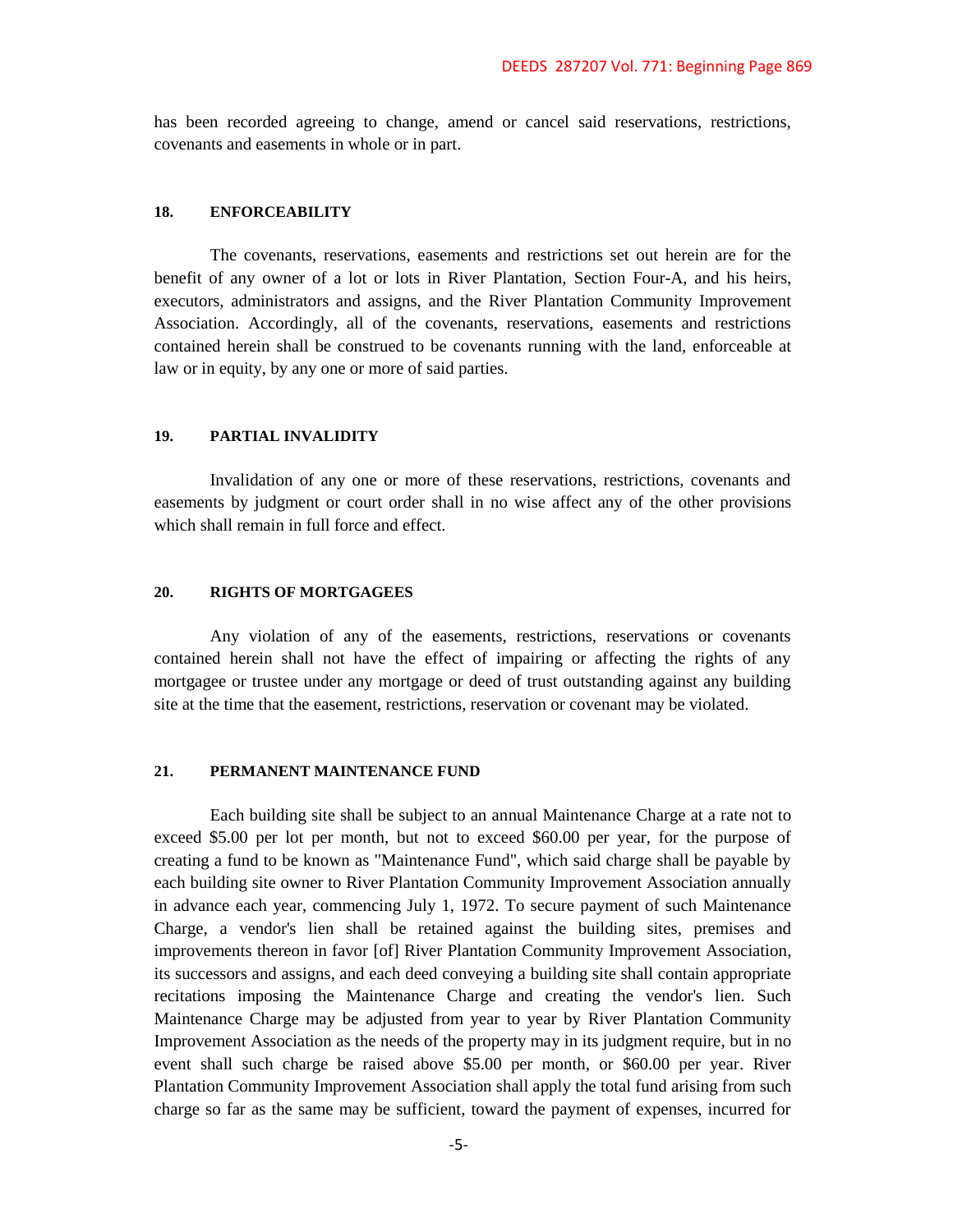any and all of the following purposes: Constructing and maintaining parks, parkways, rightsof-way, easements, esplanades, and other public areas; collecting and disposing of garbage, ashes, rubbish and the like; payment of legal and all other expenses incurred in connection with the enforcement of all recorded charges, covenants, restrictions, and conditions affecting said property to which the Maintenance Charge applies; payment of all reasonable and necessary expenses in connection with the collection and administration of the Maintenance Charge; employing policemen and watchmen; caring for vacant lots; and doing any other thing necessary or desirable in the opinion of River Plantation Community Improvement Association, to keep the property neat and in good order, or which it considers of general benefit to the owners or occupants of the property, it being understood that the judgment is exercised in good faith. Such Maintenance Charge shall in any event remain effective until December 31, 2012, and shall automatically be extended thereafter for successive periods of ten (10) years each; provided, however, that the owners of the majority of the square foot area of all building sites in River Plantation, Section Four-A, subject to the Maintenance Charge may revoke the Maintenance Charge on either December 31, 2012, or at the end of any successive ten (10) year period thereafter, by executing and acknowledging an appropriate agreement, or agreements, in writing for such purpose and filing the same for record in the office of the County Clerk of Montgomery County, Texas, at any time prior to December 31, 2012, or at any time prior to five (5) years preceding the expiration of any successive ten  $(10)$  year period thereafter.

## **22. ELECTRICAL POWER SERVICE**

Each lot on which a dwelling structure is located shall be subject to a monthly charge of \$.50 for street lighting services. This charge will be included in the monthly bill from Gulf States Utilities Company, in addition to all other charges such lot owner may incur for electric service.

Any purchaser of a lot in River Plantation Subdivision, Section Four-A as defined in Paragraph 5 understands and agrees that only underground electric service at 120/240 volts, single phase, 3-wire, will be available for said lots and that the locked rotor current of any motor connected to this service will be limited in accordance with standard service practices of Gulf States Utilities Company and no above surface electric service wires will be installed outside of any structure. All such purchasers of lots understand and agree that underground electric service lines will extend through and under said lots in order to serve the residences thereon, and said area above said underground lines, and extending two and one-half (2-1/2) feet to each side of said underground lines, shall be subject to excavation, refilling and ingress and egress for the installation, inspection, repair, replacing and removing said underground facilities by the utility company, and said purchasers shall ascertain the location of said lines and keep the area over the route of said lines free of excavation and clear of structures, trees or other obstructions.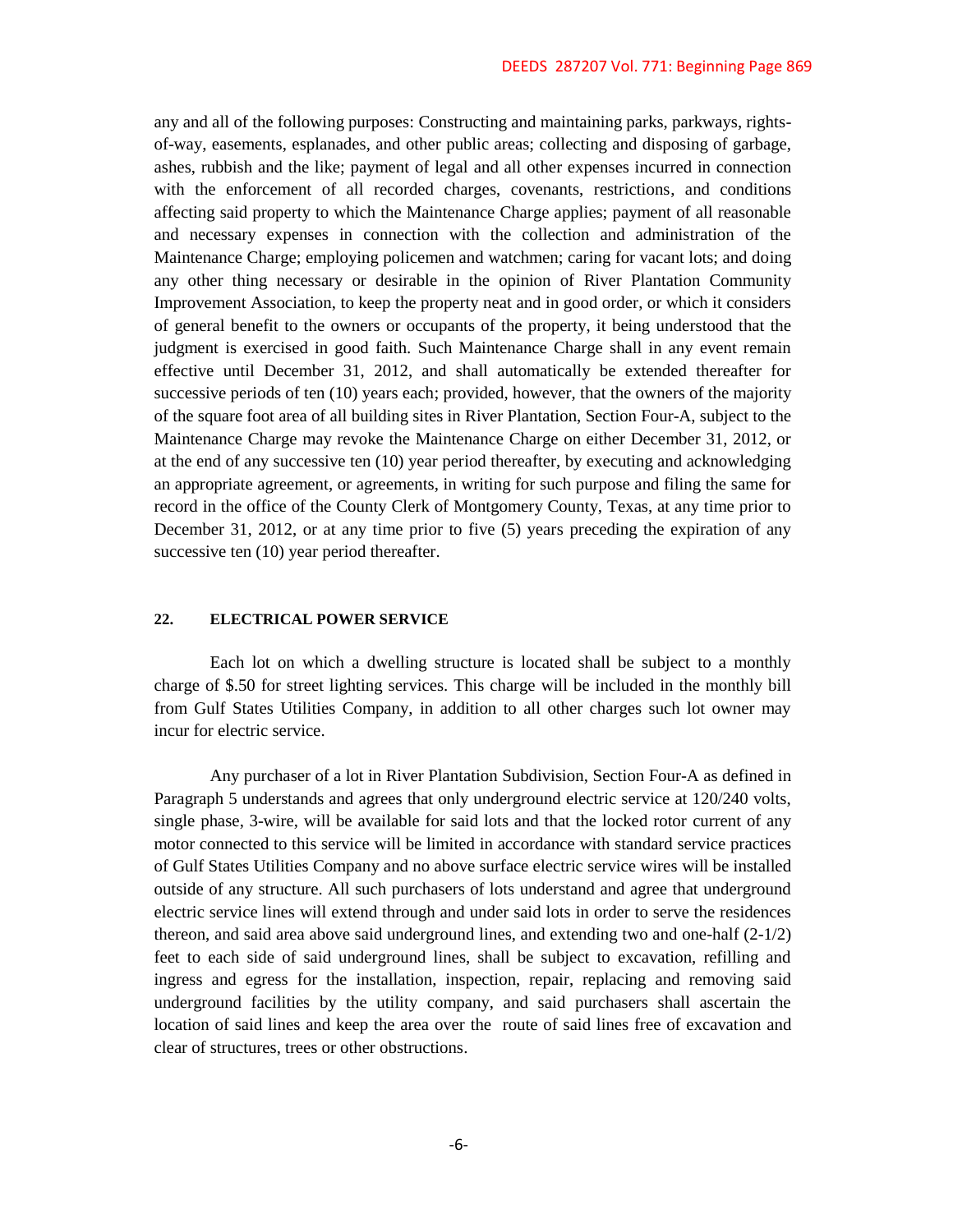## **23. TELEPHONE**

Any purchaser of a Golf Course lot in River Plantation Subdivision, Section Four-A, as defined in Paragraph 5, understands and agrees that in connection with telephone service to be furnished to his lot(s), that he will install an underground three-quarter  $(3/4)$  inch conduit from his residence to the nearest pedestal with terminal box on conduit in residence and weather head on conduit at pedestal.

### **24. GAS SERVICE**

All gas meters in Section Four-A must be located at the house where the gas line comes out of the house. The purchaser shall bear the cost of Moran Utilities running this line from their main line (located in street right-of-way) to this meter location.

DATED this 3rd day of May, A.D., 1972.

WALTER M. MISCHER CO., TRUSTEE /s/R. H. Basden, Vice President

ATTEST: /s/ B F Perdue, Assistant Secretary

| THE STATE OF TEXAS      |  |
|-------------------------|--|
| <b>COUNTY OF HARRIS</b> |  |

BEFORE ME, the undersigned authority, on this day personally appeared R. H. Basden, Vice President of Walter M. Mischer Company, Trustee, a corporation, known to me to be the person and officer whose name is subscribed to the foregoing instrument, and acknowledged to me that he executed the same for the purposes and consideration therein expressed, as the act and deed of said corporation, and in the capacity therein stated.

GIVEN UNDER MY HAND AND SEAL OF OFFICE this the 3rd day of May, A.D., 1972.

/s/ Betty Sue Ford Notary Public in and for Harris County, Texas

*FILED FOR RECORD AT 2 O'CLOCK PM MAY 4, 1972 ROY HARRIS, CLERK COUNTY COURT, MONTGOMERY CO. TX*